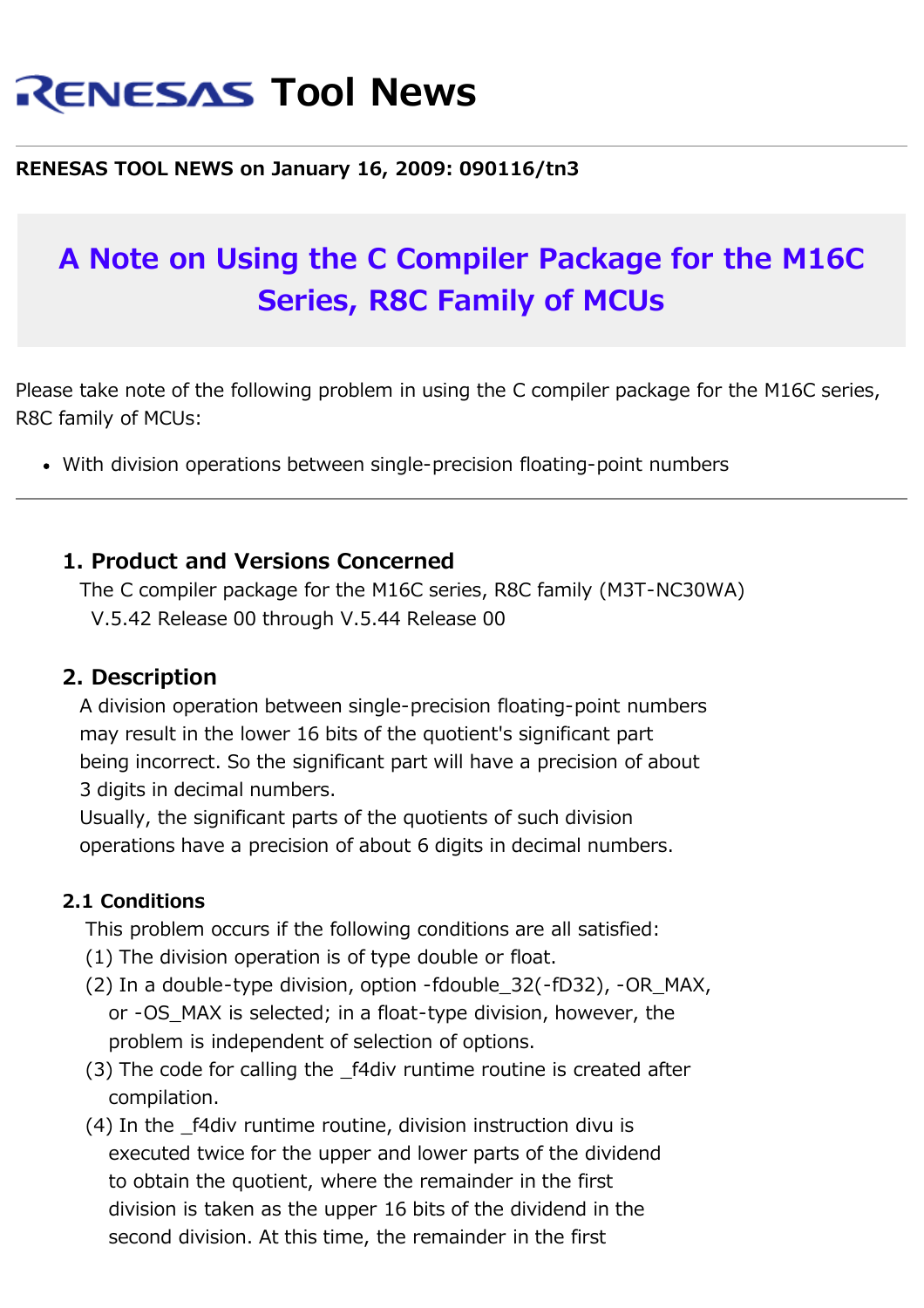division and the upper 16 bits of the divisor in the second division have the same value.

#### **2.2 Example**

 C-language source file ------------------------------------------------------------------------ #include <stdio.h> int main(void) { float a, b, c;  $a = 60.0F;$  $b = 1.2F$ ;  $c = a / b;$  printf("%f¥n", c); a = 411999436800.0F;  $b = 3483491.0F;$  $c = a / b$ ; printf("%f¥n", c); return 0; } ------------------------------------------------------------------------

Results of execution (incorrect)

---------------------

 49.948486 118130.000000

---------------------

Results that would be (correct)

 --------------------- 49.999996 118272.000000 ---------------------

**3. Workaround**

Convert the type of the dividend or divisor to long double.

------------------------------------------------------------------------

#include <stdio.h>

int main(void)